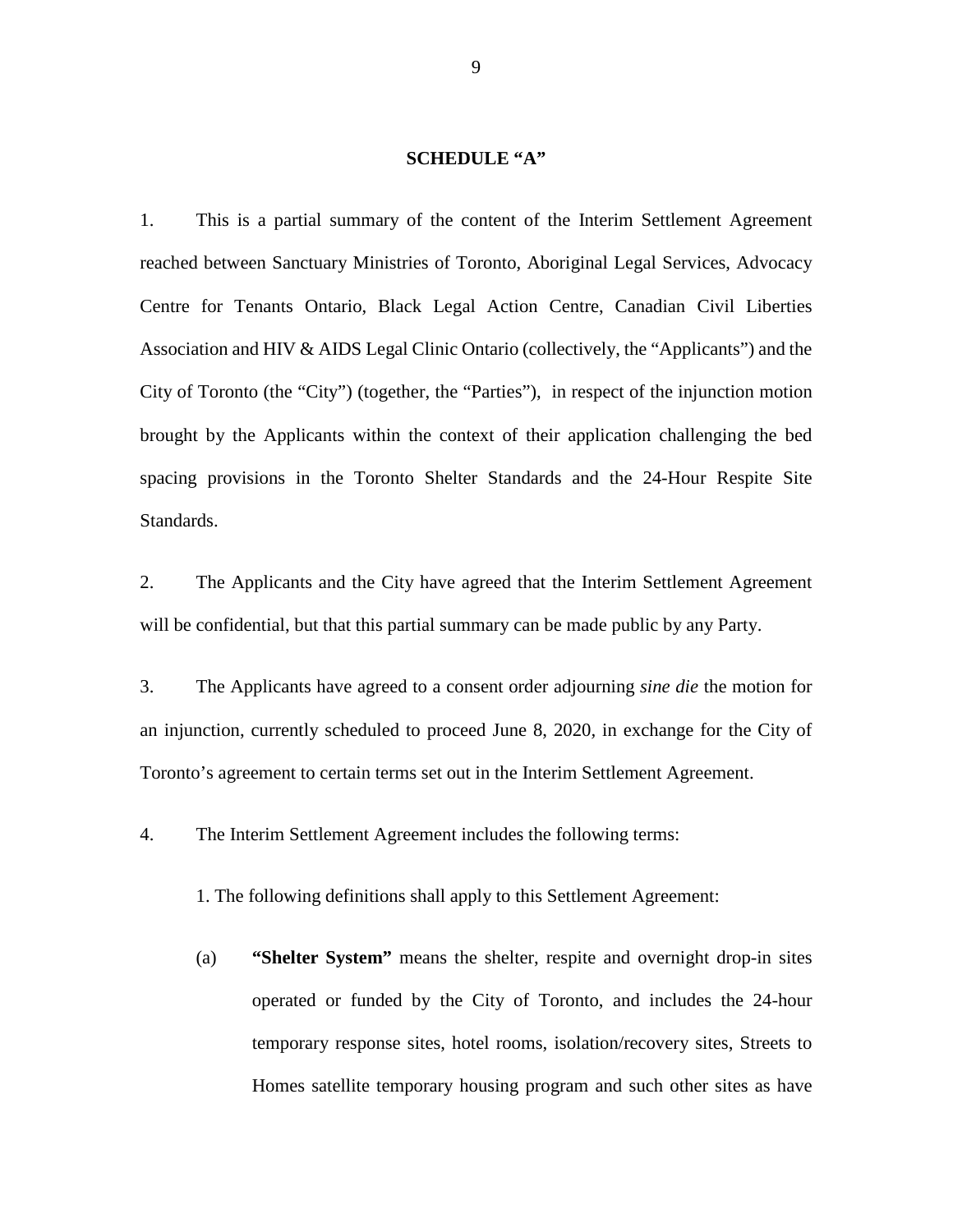been or may be established or funded by the City in response to the COVID-19 Pandemic;

- (b) "**Clients**" means individuals who are, or who have been at any time since March 11, 2020, in receipt of any kind of support services provided by the **Shelter System**;
- (c) "**Beds"** means beds, mats or cots in the sites within the Shelter System; and
- (d) **"Physical Distancing Standards"** means: (a) lateral separation of at least 2 metres between beds or alternative sleeping arrangements; and (b) no use of the upper bunks of bunk beds;
- (e) **"Termination Date"** means the date on after which the City has achieved compliance with Physical Distancing Standards across the Shelter System and has sustained compliance for a two-month period. In this regard, during the two-month period following the date at which the City first achieves compliance with Physical Distancing Standards, *de minimus* noncompliance of a merely transient nature shall not amount to non-compliance for the purposes of determining whether the Termination Date has been reached.

2. The City of Toronto (the "City") shall use best efforts, until the Termination Date: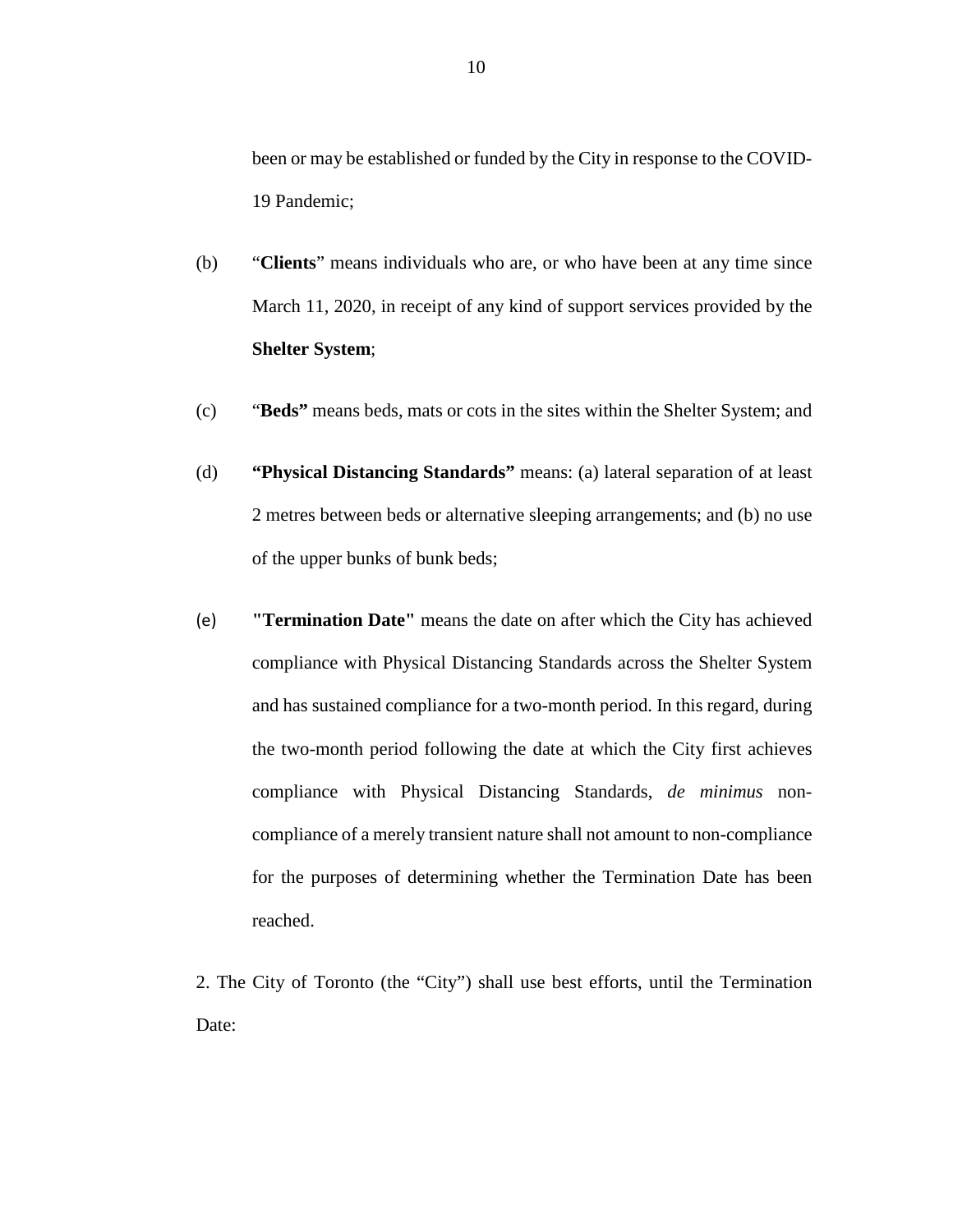- (a) to achieve without delay and thereafter sustain Physical Distancing Standards in the Shelter System;
- (b) to provide shelter to Clients by making available such Beds as is necessary to achieve Physical Distancing Standards across the Shelter System;
- (c) to ensure that any new capacity developed to respond to encampments will meet the Physical Distancing Standards; and
- (d) to continue to publish the following Shelter System occupancy and capacity information online consistent with its past practices, as follows:
	- (i) the shelter occupancy Excel spreadsheet on the City's website tracking daily occupancy and capacity, typically updated at least three times per week; and
	- (ii) the occupancy data for each respite, 24-hour women's drop-in, and 24-hour temporary response site and/or other sites established or funded by the City in response to the COVID-19 Pandemic, on a weekly basis.

5. The City has agreed to deliver regular Progress Reports to counsel for the Applicants describing its compliance with the terms set out in paragraph 2 of the Interim Settlement Agreement. The Applicants may deliver relevant and proportionate questions in writing to the City with respect to any matters arising out of the City's Progress Reports, and the City shall provide a meaningful response to the Applicants' questions. No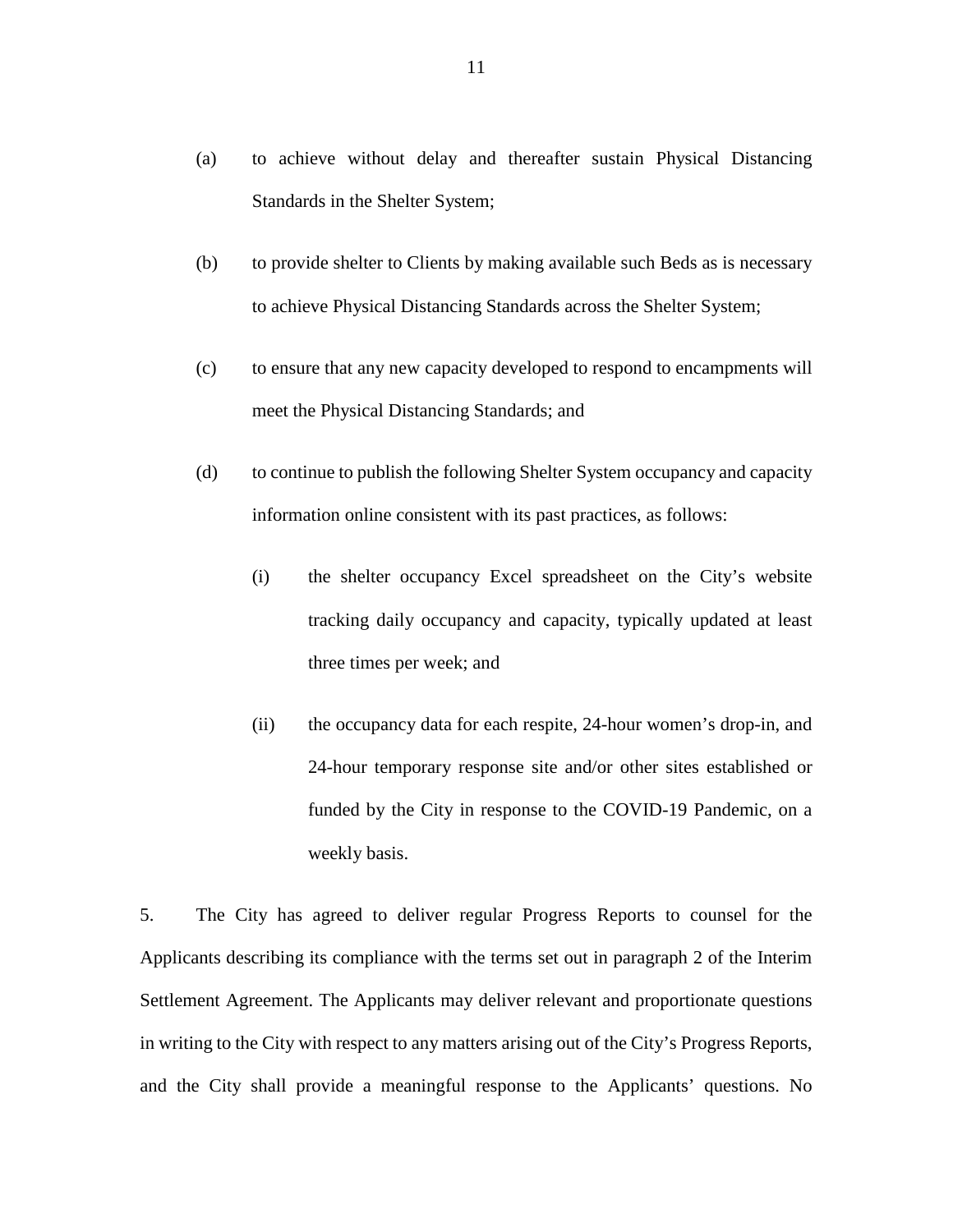obligation of confidentiality shall apply to the Progress Reports, or to any questions in writing delivered by the Applicants and any response thereto delivered by the City unless otherwise agreed.